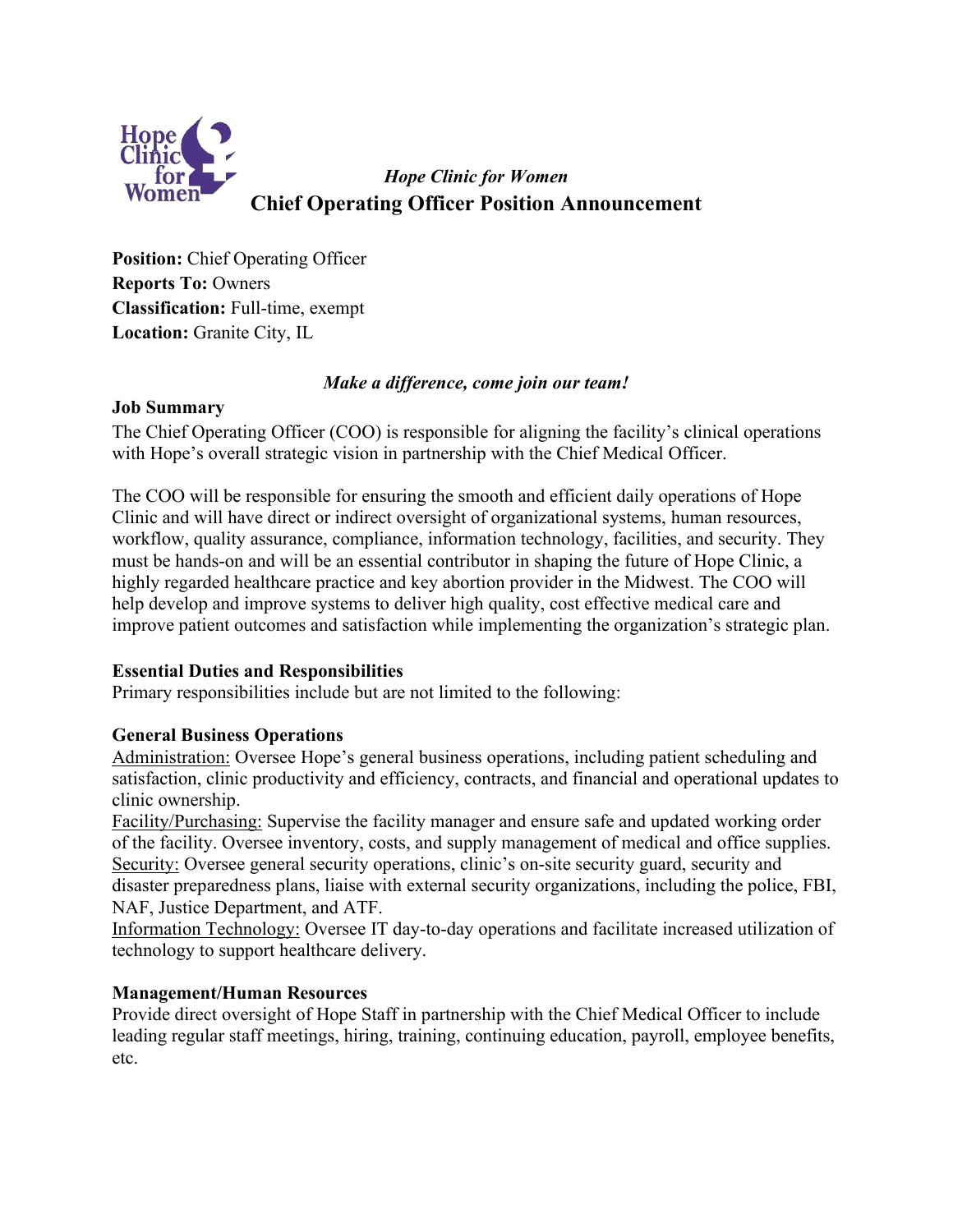# **Patient Care**

Promote a team approach to delivering high-quality, cost-efficient care with patient satisfaction as the top priority. Implement practical tools to improve operational efficiency and control costs.

## **Strategic Planning/Business Development**

Work with owners and leadership team to align short and long-term business planning goals and execution in alignment with the mission and values of the organization.

## **Financial Health and Operations**

In conjunction with the Chief Medical Officer, collaborate on developing and managing the budget based on broad organizational goals and ensure budget levels are met for revenue and profitability, as well as oversee and manage funding and grant activities and opportunities. Review and analyze financial statements regularly. Supervise insurance billing and credentialing.

#### **Quality Assurance/Compliance/Legal**

Assist the Chief Medical Officer with compliance of NAF, OSHA, CLIA, IDPH, and all other local, state, and federal level regulations and standards. Liaise with outside legal counsel to ensure the clinic continues to fulfill all responsibilities related to HR, corporate compliance, and security.

#### **Community Outreach/Public Relations**

Serve as a spokesperson for Hope Clinic in various forums, including managing media requests and engagement, oversight of Hope's social media presence, attending professional conferences, and fostering strong relationships with partner organizations, such as NAF,ACN, and local and regional clinics. Oversee Hope Clinic's political advocacy efforts and collaborative work with local and national advocacy groups.

# **Required Experience, Knowledge, and Skills**

- Degree: High school diploma or equivalent required.
- Experience: Minimum 5 years of management experience in reproductive or sexual health, outpatient health care, or similar clinical services. Previous experience in abortion care is preferred.
- Effective leadership capabilities, including strong organizational and time management skills, the capacity to manage multiple ongoing projects, robust analytical and problemsolving skills, and the ability to drive strategy and innovation
- Strong understanding of budgets, financial statements and reports, and strategic planning
- Handles sensitive information with the highest degree of integrity and confidentiality
- Demonstrated commitment to providing quality healthcare and excellent customer service while addressing daily operational challenges efficiently
- Astute, able to grasp new concepts quickly
- Collaborative team member with strong interpersonal and management skills
- Technically proficient with a broad knowledge of organizational IT needs
- Knowledge of and experience in executing efficient healthcare operations
- Industry awareness: knowledge and experience with abortion clinic standards, efficient delivery of care, and the resources available to patients